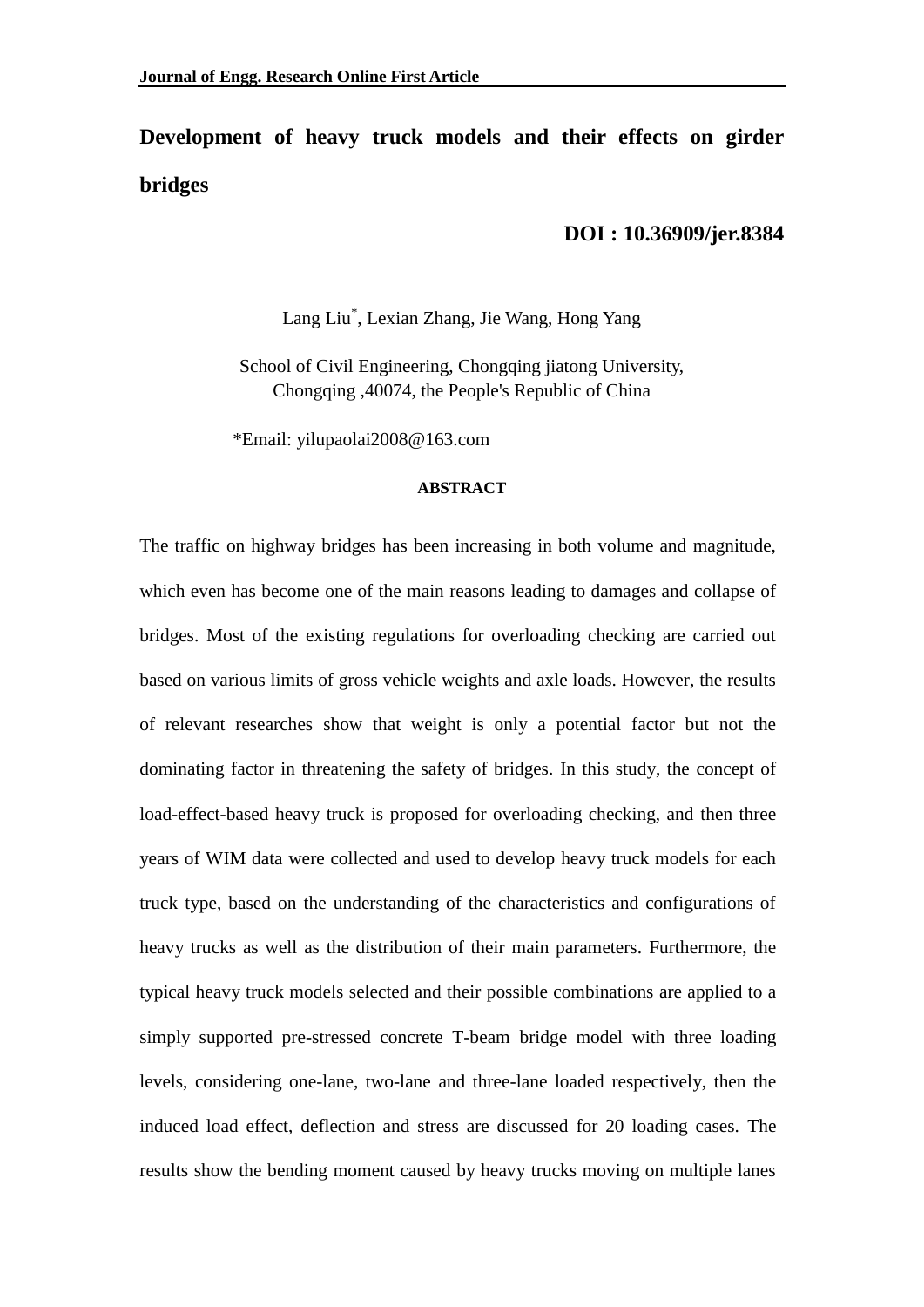is 1.6 times the value of the standard truck model in Chinese specification, and the eccentric loading due to a very heavy vehicle moving on single lane usually lead to more severe effect.

**Keywords:** Heavy traffic; overloaded; truck configuration; load effect

# **INTRODUCTION**

Heavy trucks represent a major load to highway infrastructure systems. Therefore, highway bridges are designed and evaluated against these loads. It is observed that, in China and other countries, both the amount and loading level of trucks have been shown a growth trend in recent years (Li 2009; Leahy et al. 2016), becoming one of the main reasons leading to damages or/and collapse of bridges. According to Fu et al. (2012), 10.83% of collapse of 157 bridges was caused by overloaded trucks during 2000 to 2012 in China. As a matter of fact, the growth of truck loads may accelerate wearing or affect durability of the highway infrastructure (Cohen et al., 2003; Wardhana and Hadipriono 2003; Biezma and Schanack 2007; Wang et al. 2016), and it is very difficult and costing to upgrade the loading capability of a bridge since it is built. Moreover, it is designed by adopting standard truck load models given in the existing bridge design specifications, which cannot cover the growth of truck loads in the future. Although these standard truck load models have been modifying and updating to take the real traffic situation into account, the faster increases of truck weight still impose higher load-carrying requirements for bridges in operating (Han et al. 2017). Note that "truck weight" here collectively refers to gross vehicle weight (GVW), axle weights, and axle configuration.

To ensure the safety of bridges, in the Federal Aid Highway Amendments Act of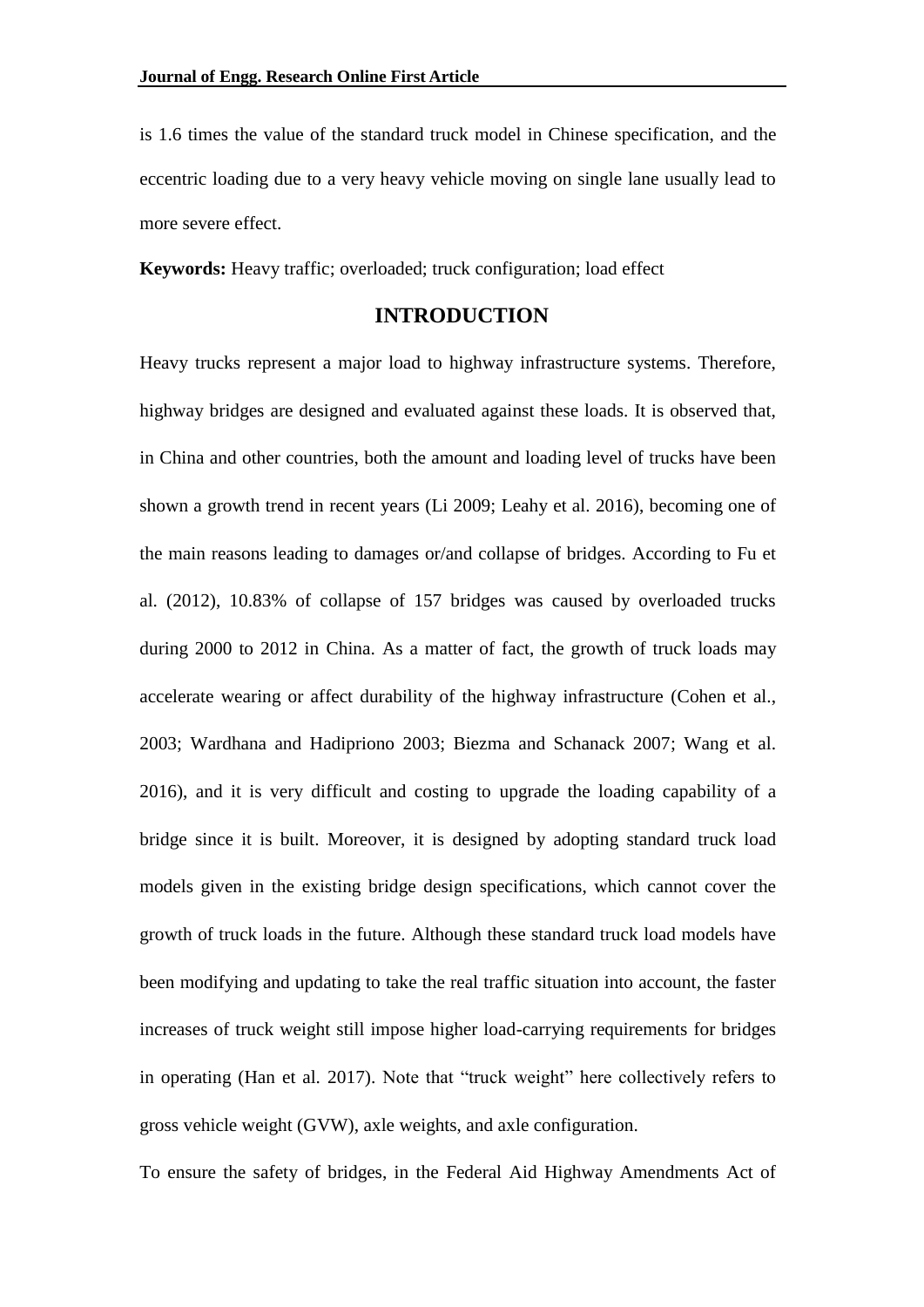1974, the federal Bridge Formula was enacted to regulate truck weight. Since then, trucks operating with a weight above the legal limit are referred to as overloads or overweight loads and currently accommodated by the permit systems available in all states of the U.S. Later, many studies have been conducted to calibrate this specified federal Bridge Formula (James et al. 1985, 1986; TRB 1990), the series of studies focused on various issue regarding truck weight regulations, estimating the impacts regarding to bridge cost, for changes in truck weight regulations and so on. Actually, truck weights (and sizes) have been regulated in China, namely, they are not allowed to exceed the counterpart limits regulated by the Department of Transportation and this kind of regulation is different from the federal Bridge Formula's focus on bridge safety. However, due to the requirement of industrialization and economy development, many kinds of huge (on width, height, trailer length, and number of trailers) and heavy (on GVW, axle weight, wheel weight) trucks appear on highway bridges to carry some high-density commodities with divisible loads, besides, shippers will load their trucks as much as possible to reduce their cost. Needless to say, some of them are overloaded and definitely will affect the safety of the highway infrastructure. In other words, the appearance of heavy trucks is unavoidable due to some objective reasons, so that their operating management through a reasonable truck weight regulation becomes more important for protecting bridges from damage and collapse.

In the past years, the characteristics of heavy traffic and their impacts on highway bridges have been studied by Han (2015, 2018), Zhao (2017) and Yu (2019), while the effects of adjustment of truck weight regulation on the highway infrastructure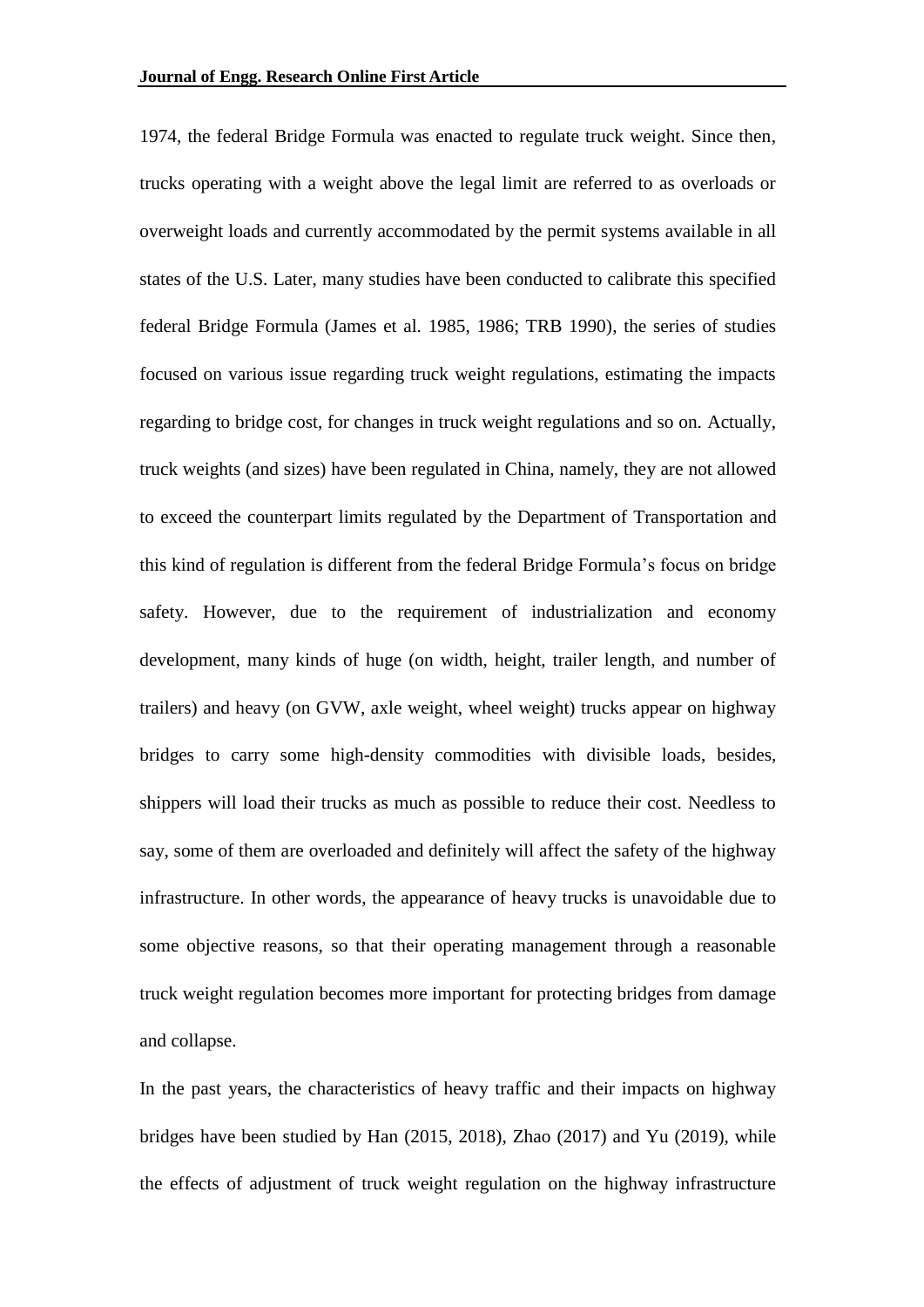also have been analyzed by Ghosn and Moses (2000), Cohen et al. (2003), Asantey and Bartlett (2005), Fu et al. (2008) and Li and Jiang (2016). However, most of the previous studies did not consider the distribution of truck load on spans during the modeling of heavy traffic, or even directly used the gross weight limit to define heavy trucks. To the best knowledge of the writers, one truck's GVW may not be the determinant but only relevant factor in producing severe load effects on bridges and its loading configuration is more important. In other words, the travelling of a truck with larger GVW but rational load distribution is much safer than a lighter one with unfavorable load configuration; therefore, the definition of heavy trucks only by setting GVW or axle weights limit is somehow arbitrary.

In this study, a load-effect-based concept is introduced to recognize heavy trucks and then their characteristics including truck types, GVWs, axle loads, axle spacings, travelling speeds etc. are analyzed to propose typical heavy truck models, moreover, the impacts of these truck models on small- to medium-span bridges are also investigated. First, the load effects induced by each truck are calculated by the influence line method, taking advantage of weigh-in-motion (WIM) data having dynamic information needed, and then their load effects are arranged in descending order, only these above the load effect induced by the standard truck model in the specification are recognized as heavy trucks, considering the importance of unfavorable load effects in truck modeling for bridge assessment. Second, the load configuration of the extracted heavy trucks are analyzed to understand their unique characteristics that are not covered by general vehicle models or design vehicles specified in the codes (Zhou 2007; Fu and You 2009; OBrienand Enright. 2013), as a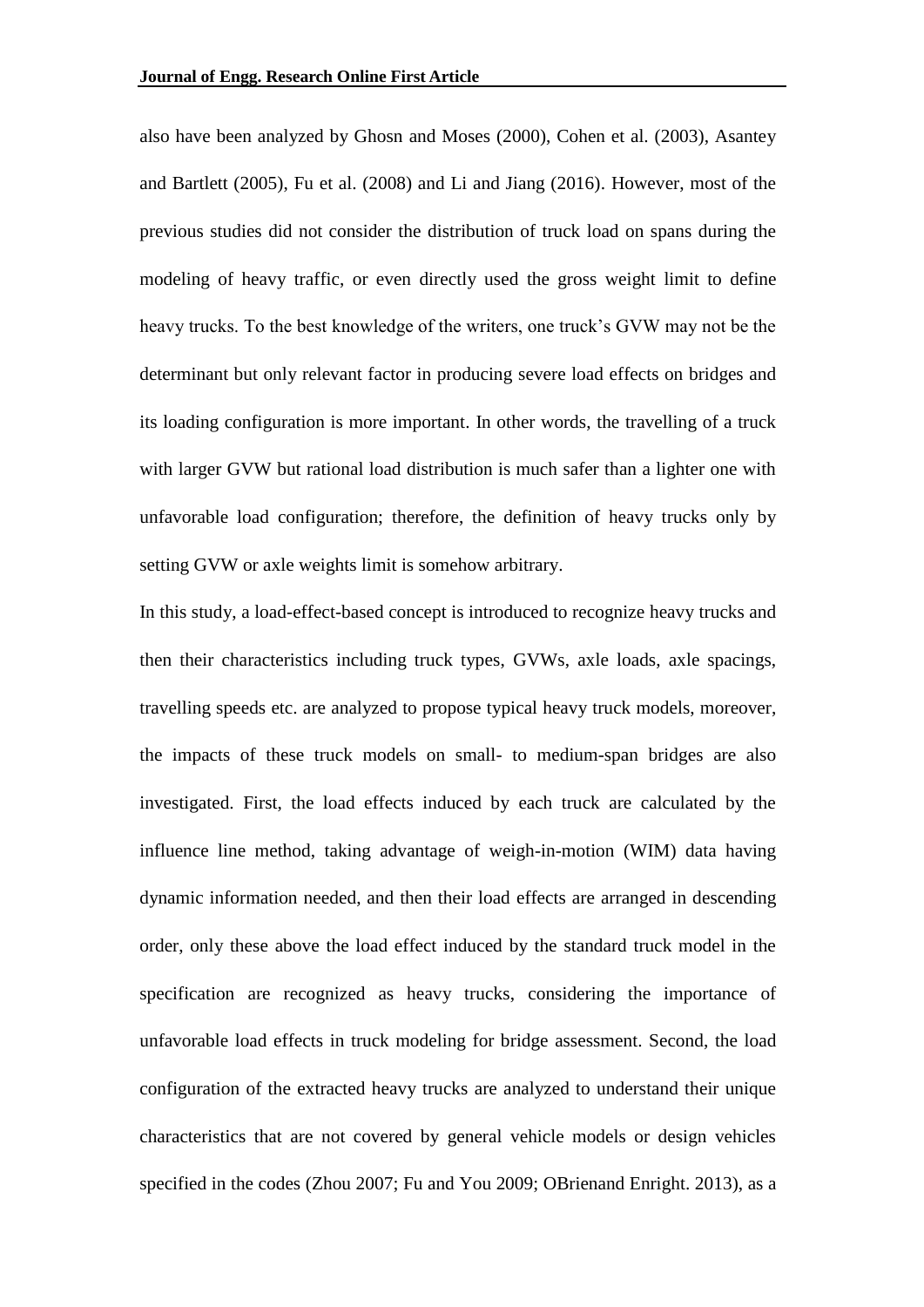consequence, typical heavy truck models are proposed for each truck type through the probability distributions of axle loads, spacings and speeds. Finally, the proposed heavy truck models are applied to the finite element model of a T-girder bridge, reflecting the current Chinese bridge construction situation, and the quantized impacts caused by their travelling are analyzed for three loading levels, representing single-lane loaded, two-lane loaded and three-lane loaded respectively. A comparison of the results of this study and code values is presented. Some recommendations are also provided for bridge operation and management.

### **THE OVERVIEW OF WEIGH-IN-MOTION DATA USED**

Probabilistically speaking, the Average Daily Truck Traffic (ADTT) is relevant to larger GVW and axle load, since bridges with very heavy traffic volume are most likely to subject to heavy trucks. 6 WIM sites closely located in Hubei Province in China are selected because they have large traffic volume, and most important, their WIM system are found to have truck weight data with a time stamp to 0.01s, the highest time-stamp resolution available now. This high time-stamp resolution allows identification of two trucks' headway distance as short as about 0.305m at a speed of 113km/h; this resolution therefore permits an accurate and reliable estimation. For comparison, when the time stamp resolution is 1s, as used in many other provinces, the headway distance resolution will be at about 30.5m (Fu et al. 2013), which is particularly unacceptable for the computation of maximum load effects on small- to medium-span bridges.3 years of WIM data between 2011 and 2013 were collected, and all the 6 bridges have 3 lanes in one direction and 6 lanes dually. In total, data of 41,095,437 trucks were recorded in one direction, including the time stamp, the lane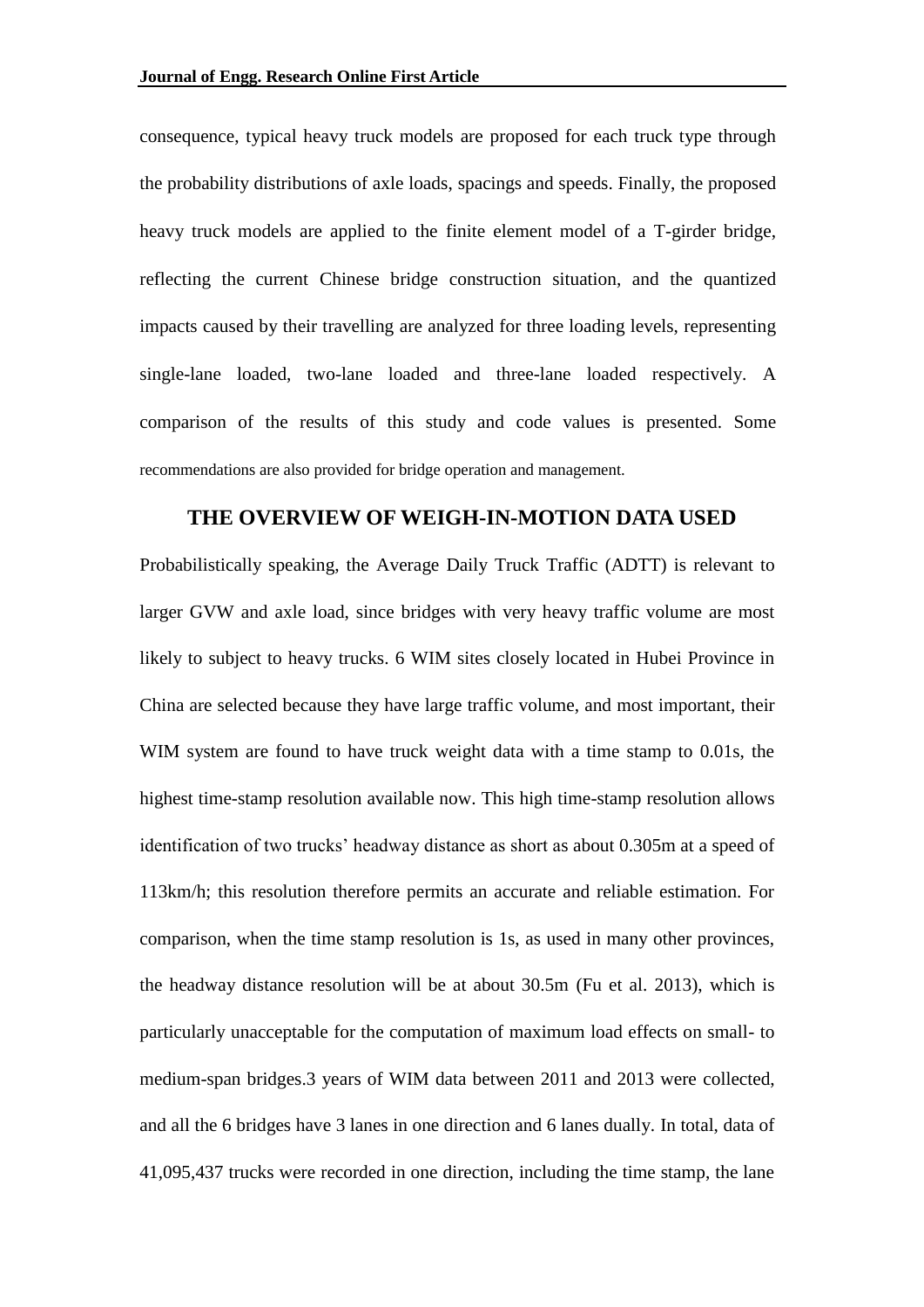occupied, GVW, axle weight, axle spacing, and vehicle speed etc. Data scrubbing is firstly done to eliminate some bad data, which may satisfy any one of the criteria as follows:

1. Inconsistency time stamp;

2. Number of axles recorded less than 2 or greater than 14;

3. Individual axle weight greater than 23t (50kips) or less than 0.9t (2kips);

4. Individual axle spacing less than 0.9m (3ft);

5. Speed less than 16km/h (10mph) or greater than 160km/h (100mph).

 These filtering criteria were proposed by writers (Liu 2014), after analyzing huge amount of WIM data and some apparent inconsistency were found then. Finally, 40,513,489 valid truck data were obtained.

#### **LOAD-EFFECT-BASED HEAVY TRUCKS**

Heavy trucks are hereafter referred as those produce severe load effects larger than the value in Chinese design code (JTG-60 2015), which presented a truck load model as in Fig.1.



**Figure 1** The standard truck load model in Chinese specification (units: m and kN) This reference truck model has 5 axles and a total length of 15m, and detailed individual axle weight and spacing have been demonstrated in Fig.1. The load effects induced by the model is firstly calculated by the influence line method, where 3 span lengths of 16m, 20m and 25m are selected respectively, considering the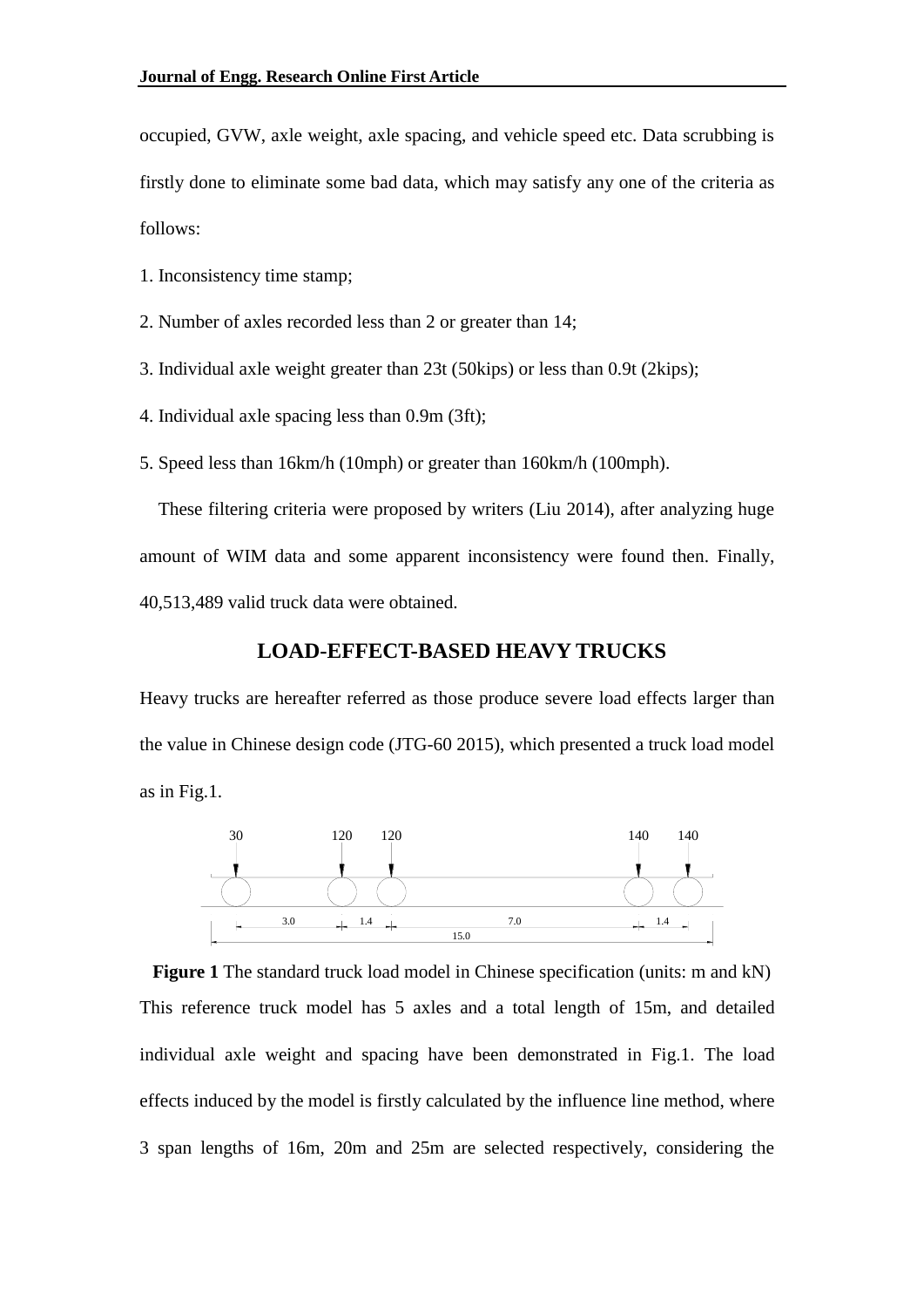construction situation of simply supported girder bridges in China, then, each truck data recorded is loaded on the counterpart span length to compare, the ones exceed the design specification are defined as heavy trucks. As a result, 62,042 trucks are identified as heavy trucks by bending moments and 141 by bearing shears.

# **CHARACTERISTICS OF HEAVY TRUCKS**

#### **Truck Type**

 The extracted heavy trucks are classified by the number of axles, such as 2-axle, 3-axle…up to 9-axle available in the collected WIM data. Then the proportion of each truck type is calculated and listed in Table 1. Absolutely, the 5-axle trucks are the dominant group representing typical industrial semi-trailer or trailer, and 6- and 4-axle heavy trucks are the 2nd and 3rd groups appearing on bridges concerned.

| <b>Truck</b><br><b>Type</b> |     | 2-axle 3-axle 4-alxe 5-axle 6-axle 7-axle 8-axle 9-axle |                                |  |      |      |
|-----------------------------|-----|---------------------------------------------------------|--------------------------------|--|------|------|
| <b>Percentage</b><br>$($ %) | 0.1 |                                                         | $1.2$ $3.2$ $84.9$ $6.3$ $1.1$ |  | 0.63 | 2.47 |

**Table 1** The proportion of each truck type

#### **Travelling Habit**

 The number of heavy trucks passing through within one hour reflects their travelling habit, and too intensive apparent may impose additional load effects to bridges due to the multiple presences of heavy trucks on the same and different lanes. Fig. 2 displays the number of heavy trucks passing within each hour of a day, and the distribution presents a peak of 6,000 between 10:00AM and 11:00AM, implying 41% of these trucks prefer to travel at this time interval.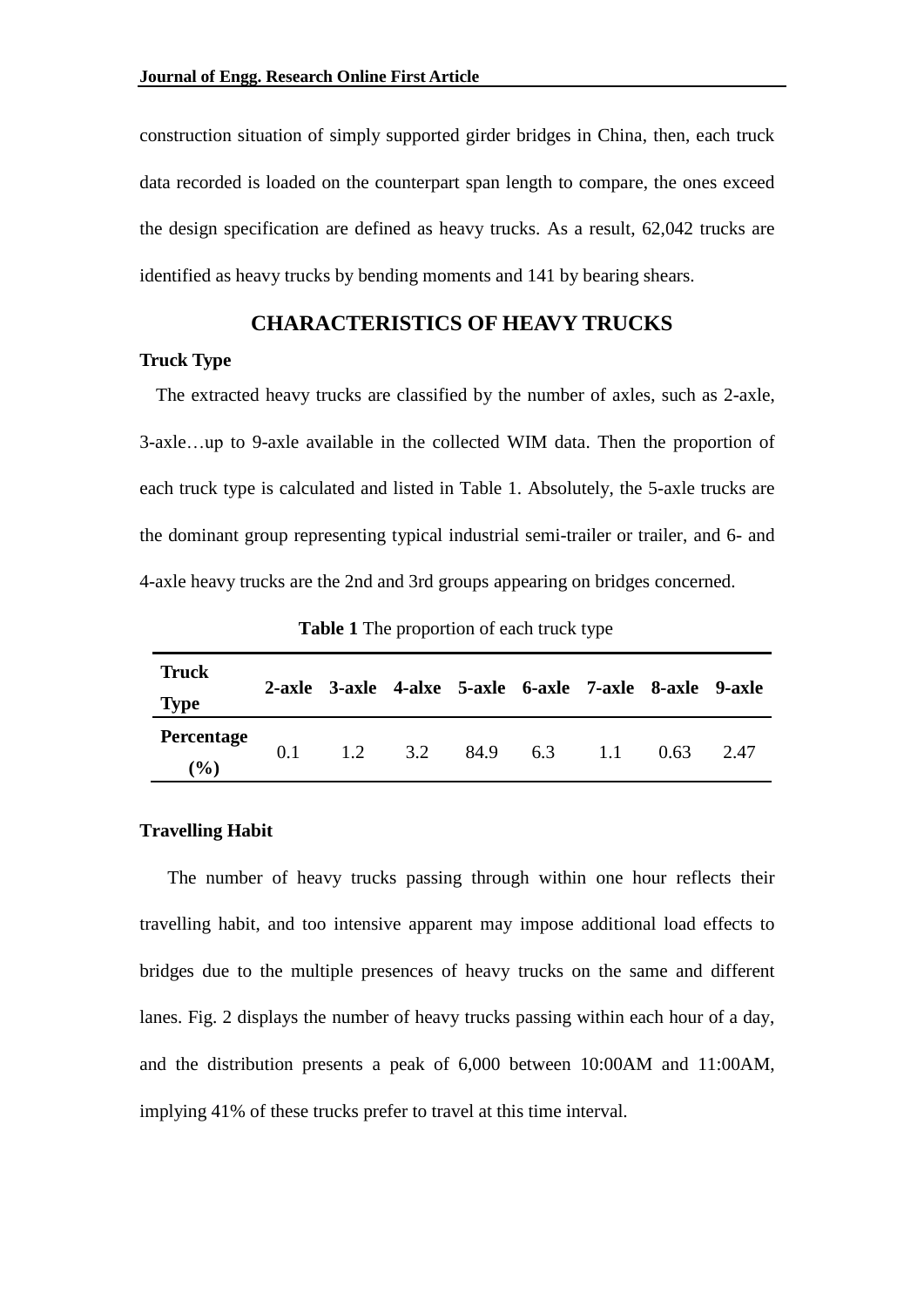

**Figure 2** Truck count at 24 intervals in one day

#### **Gross Vehicle Weight**

The gross vehicle weight distribution of heavy trucks is depicted in Fig.3. The majority falls into the range of 300 to 400kN and a small part between 400 and 500kN. The peak frequency of locates around 15,000 corresponding to a GVW of 350kN and the maximum GVW is about 580kN.It is reasonable to speculate most of the 5-axle heavy trucks have a GVW of 300~400kN, since this truck type has absolutely high proportion as above. Compared with the truck weight limit issued by Ministry of transport of China and regulated only by total weight, the upper limitation is 43t for 5-axle freight (2019), and which is obviously larger than the values obtained here. However, their influences on bridge structures will be compared in the next section.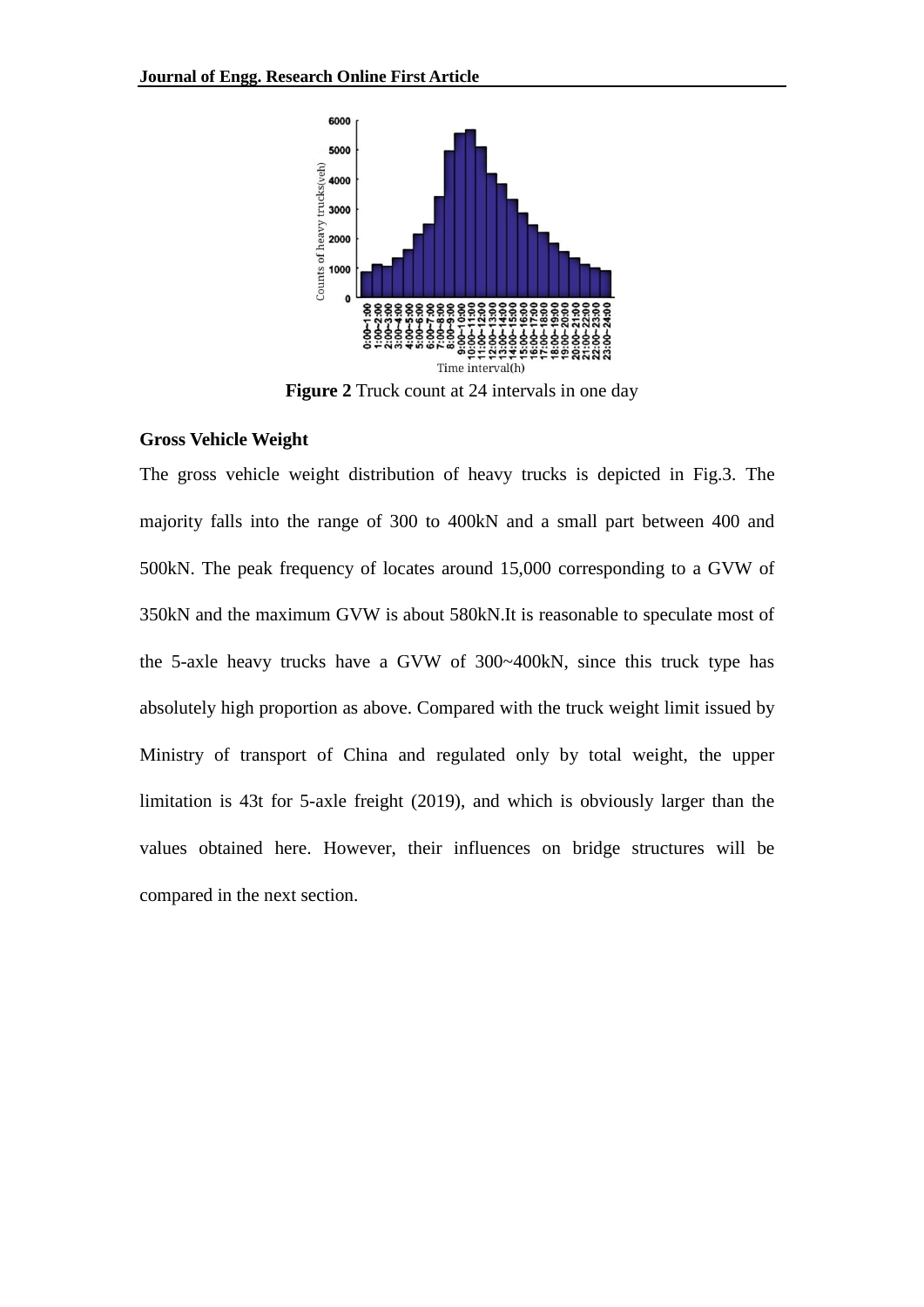

**Figure 3** The frequency of gross vehicle weight of heavy trucks **Axle Load and Axle Spacing**

Besides gross vehicle weight, axle load and axle spacing are other main parameters presenting the whole truck configuration and especially how the truck weight distributes along the truck length as well as the span length. From this perspective, these two parameters are directly related to the impact imposed to bridges by the passing truck. The frequency distributions of axle loads and axle spacings are displayed in Fig.4 and Fig.5 respectively.



The frequency peak of axle load and axle spacing locates around 50kN and 1.5m respectively, and the number of axle loads falling into 60kN~80kN and those of axle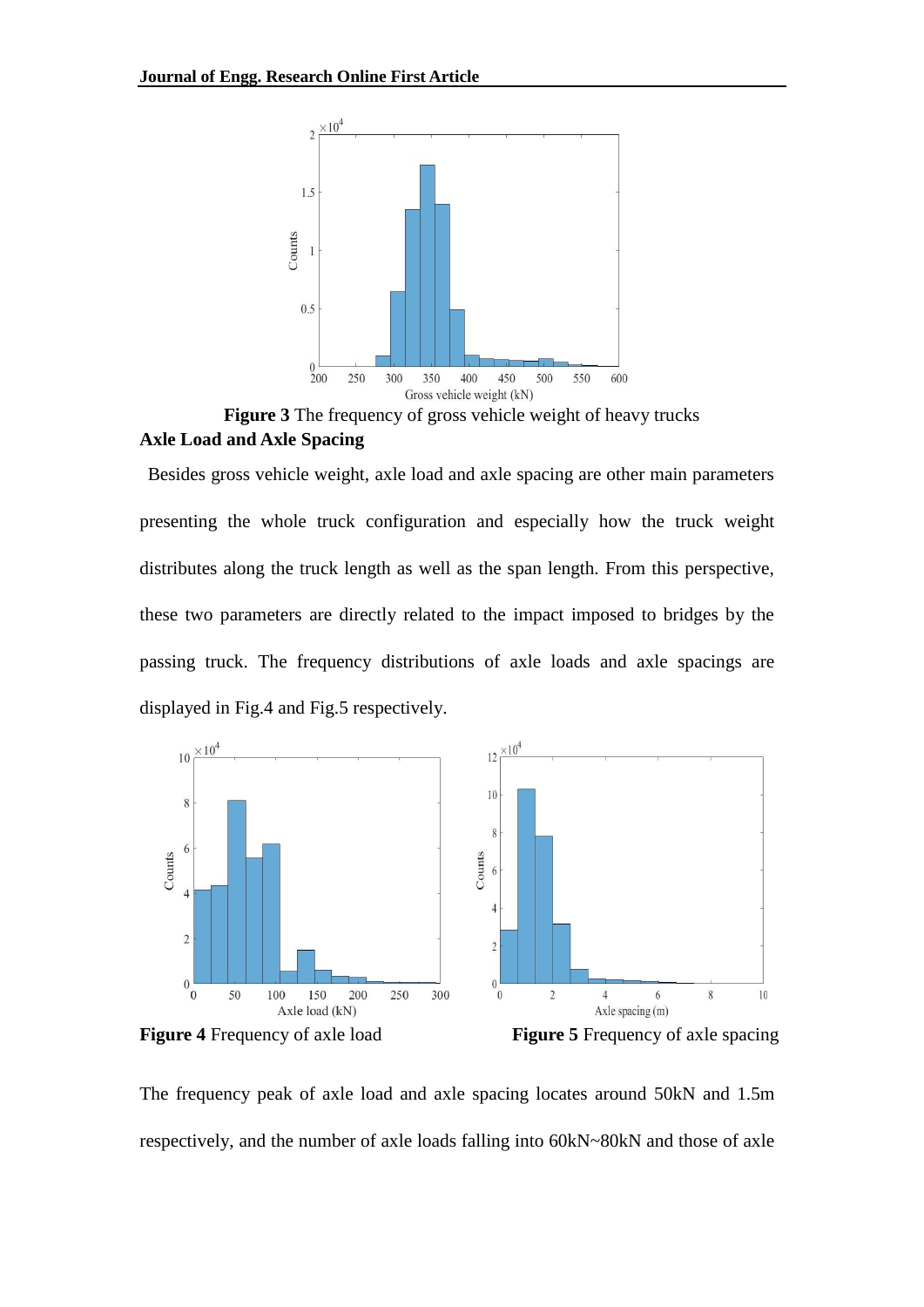spacing at 1.2m and 3m are also remarkable. Needless to say, the most unfavorable load configuration is that very heavy loads intensively distribute along a short distance, causing stress concentration and local damage on superstructure elements.

# **Running Speed**

According with the result exhibited in Fig.6, most of heavy trucks pass through highway bridges at a relatively low speed of 60km/h due to their greater weight, and the speed distribution approximately can be described by the normal distribution.



**Figure 6** Frequency of speed

# **5 Heavy truck models**

To develop load-effect based heavy truck models, the representative values of the main parameters of heavy truck are analyzed for each truck type, namely, the mean values and the standard deviations of each axle load and axle spacing are derived from the fitting analysis as well as K-S test. The fitting results and the optimal distributions for 4-axle heavy trucks are shown in Fig.7. Consequently, the proposed heavy truck models for each truck type are listed in Table 2 with schematic of axle load (kN) and axle spacing (m).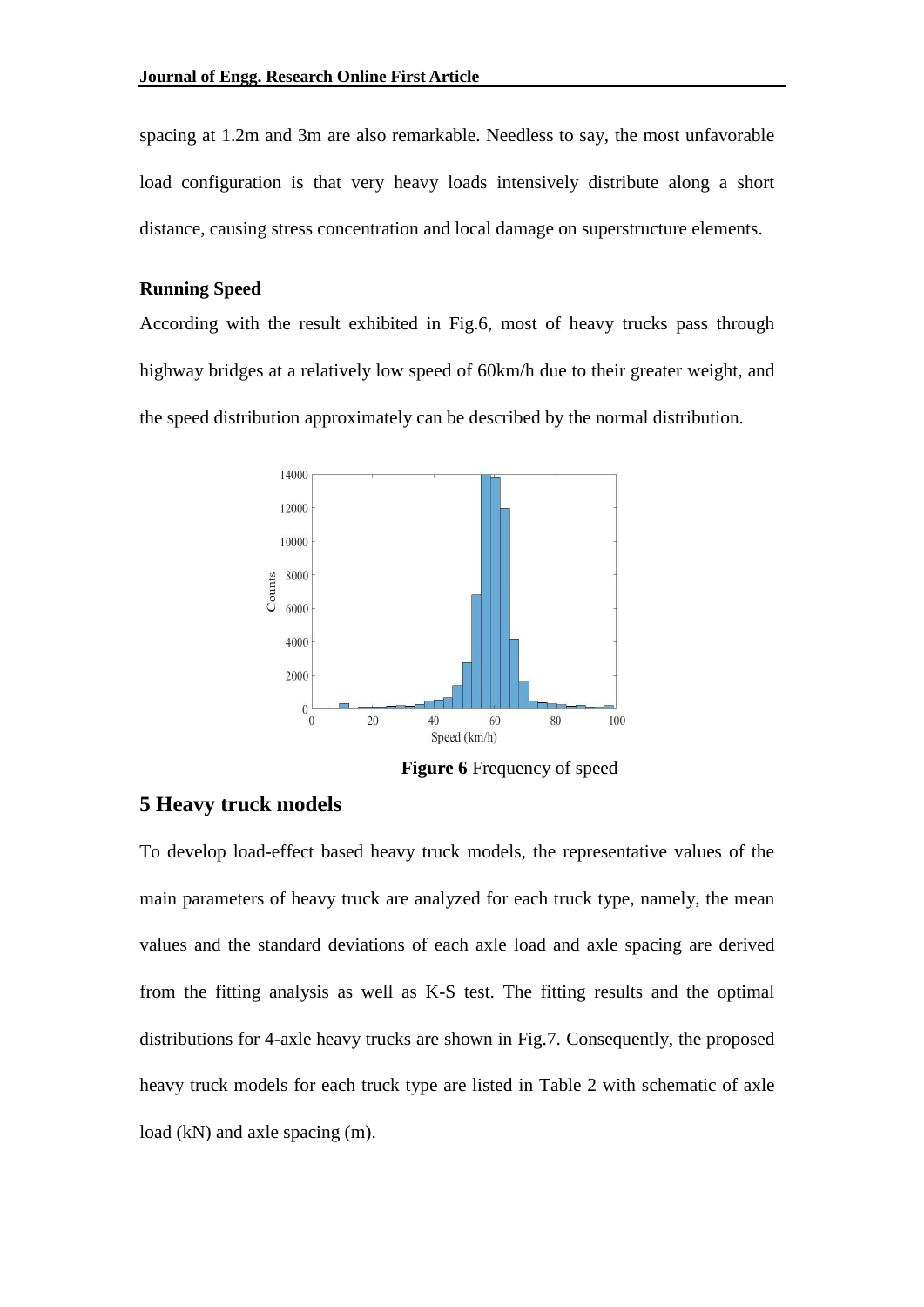



(c) Distribution of the third axle load





(a) Distribution of the first axle load (b) Distribution of the second axle load



(d) Distribution of the fourth axle load

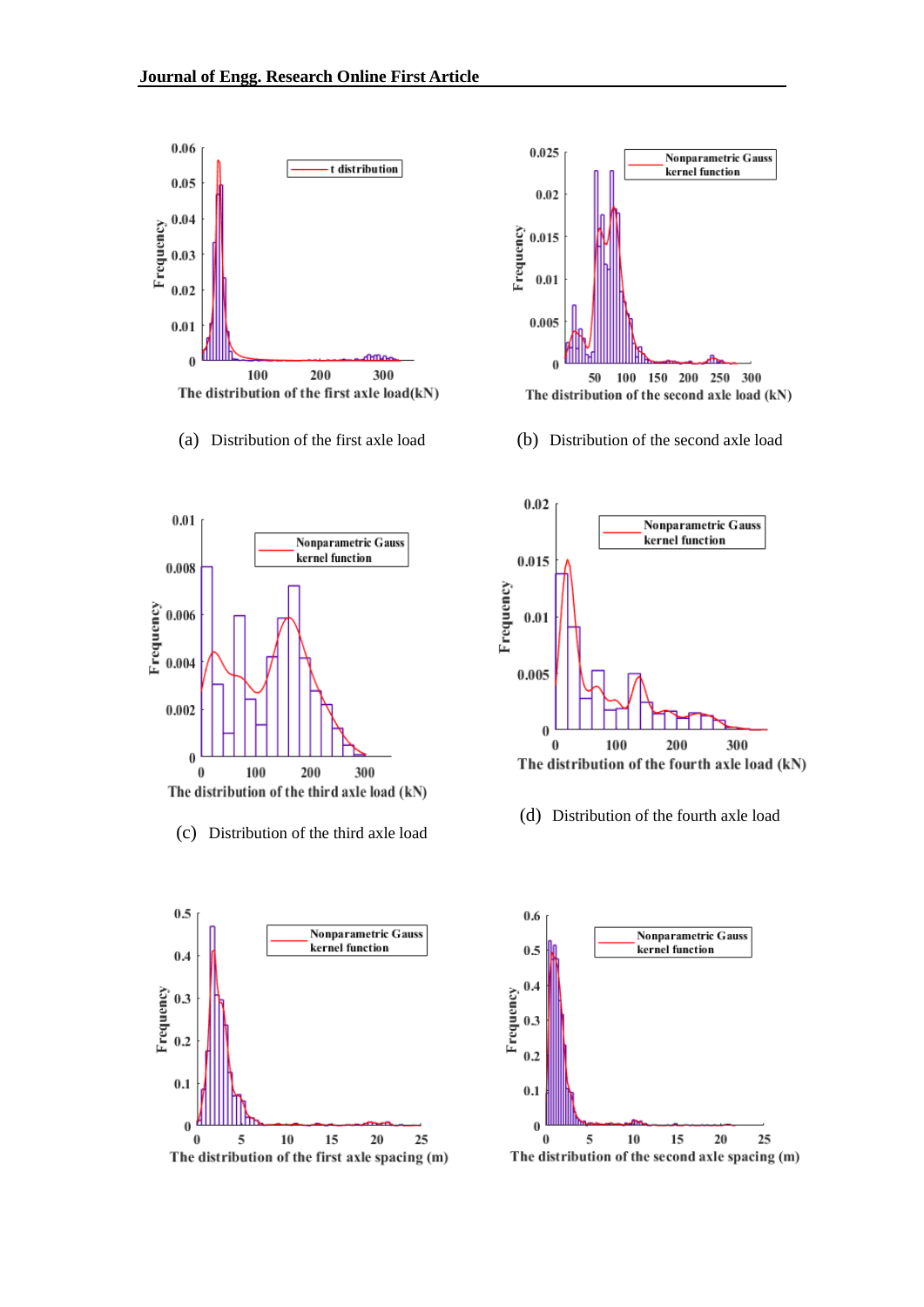(e) Distribution of the first axle spacing (f) Distribution of the second axle spacing



(g) Distribution of the third axle spacing (h) Distribution of running speed



| <b>Figure 7</b> Fitting analysis for 4-axle heavy truck |  |  |  |  |  |
|---------------------------------------------------------|--|--|--|--|--|
|---------------------------------------------------------|--|--|--|--|--|

| No.            | <b>Number</b><br>of axles | Schematic of axle load (kN) and axle spacing (m)                                            |
|----------------|---------------------------|---------------------------------------------------------------------------------------------|
| $\mathbf{1}$   | $\overline{2}$            | 183.6kN<br>160.9kN<br>5.4m                                                                  |
| $\sqrt{2}$     | $\overline{3}$            | 83.52kN<br>163.02kN<br>101.07kN<br>4.92m<br>4.47m                                           |
| 3              | $\overline{4}$            | 69kN<br>74.4kN 120.2kN 84.5kN<br>3.14m<br>$\left\lfloor \frac{1.74m}{2} \right\rfloor$ 1.7m |
| $\overline{4}$ | 5                         | 52.4kN 82.13kN 60kN 96.7kN 67.8kN<br>$\frac{2.96m}{\sqrt{1.4m}}$ 1.68m $\left[1.61m\right]$ |
| 5              | $\sqrt{6}$                | 72.4kN<br>42.6kN<br>55kN 91kN 40kN<br>68kN<br>2.4 <sub>m</sub><br>2.5m<br>1.35m1.34m<br>2m  |

**Table 2** Heavy truck models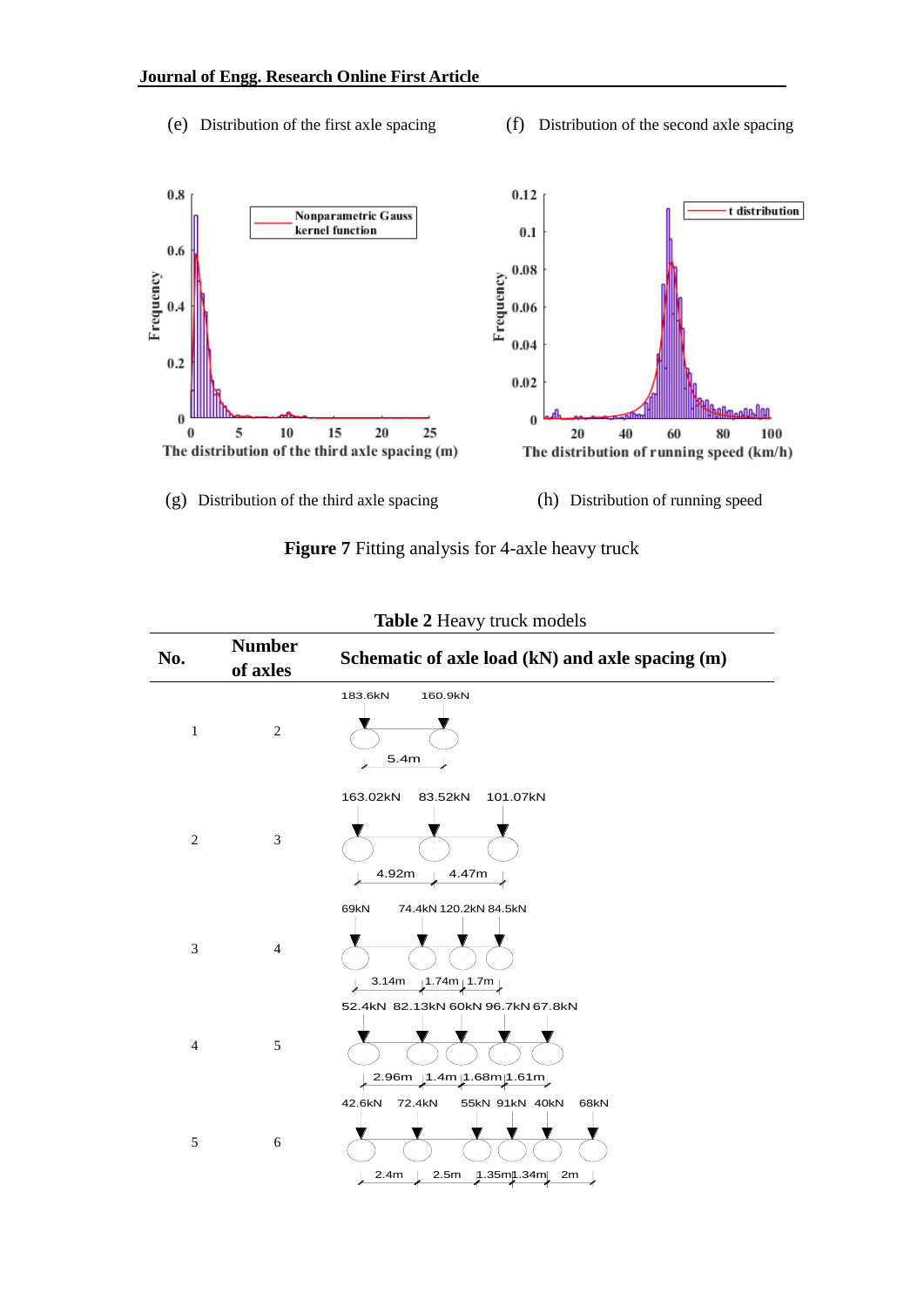

It can be seen, the developed truck models are quite different from the one specified in Chinese design code (JTG-60 2015) above. In detail, the first axle loads of these models are larger than that of the standard one, and their axle weight varies significantly along the truck length and the relative position of axle loads is short, whereas, the axle weight of the latter presents rather uniform along the whole larger length. As a result, the distribution of the gross vehicle weight of heavy truck model is relatively intensive embodying by several concentrated loads acting on a small bridge span. To be more comparable, the proposed 5-axle heavy truck model is compared with its counterpart as the standard one since they have the same number of axle. As far as the GVW as concerned, that of standard one is equal to 550kN, and that of the proposed one is 359kN, but the former is distributed along a span length of 15m and the latter is along 7.65m, the first axle distances of the two are very close as well as the second and the fourth ones, but the third axle distances are remarkably different from each other. The shorter spacing of 1.68m for the proposed model rather that of 7.0m for the standard model may be the main factor causing larger load effect, which verifies the fact that the total weight may not be the dominant but only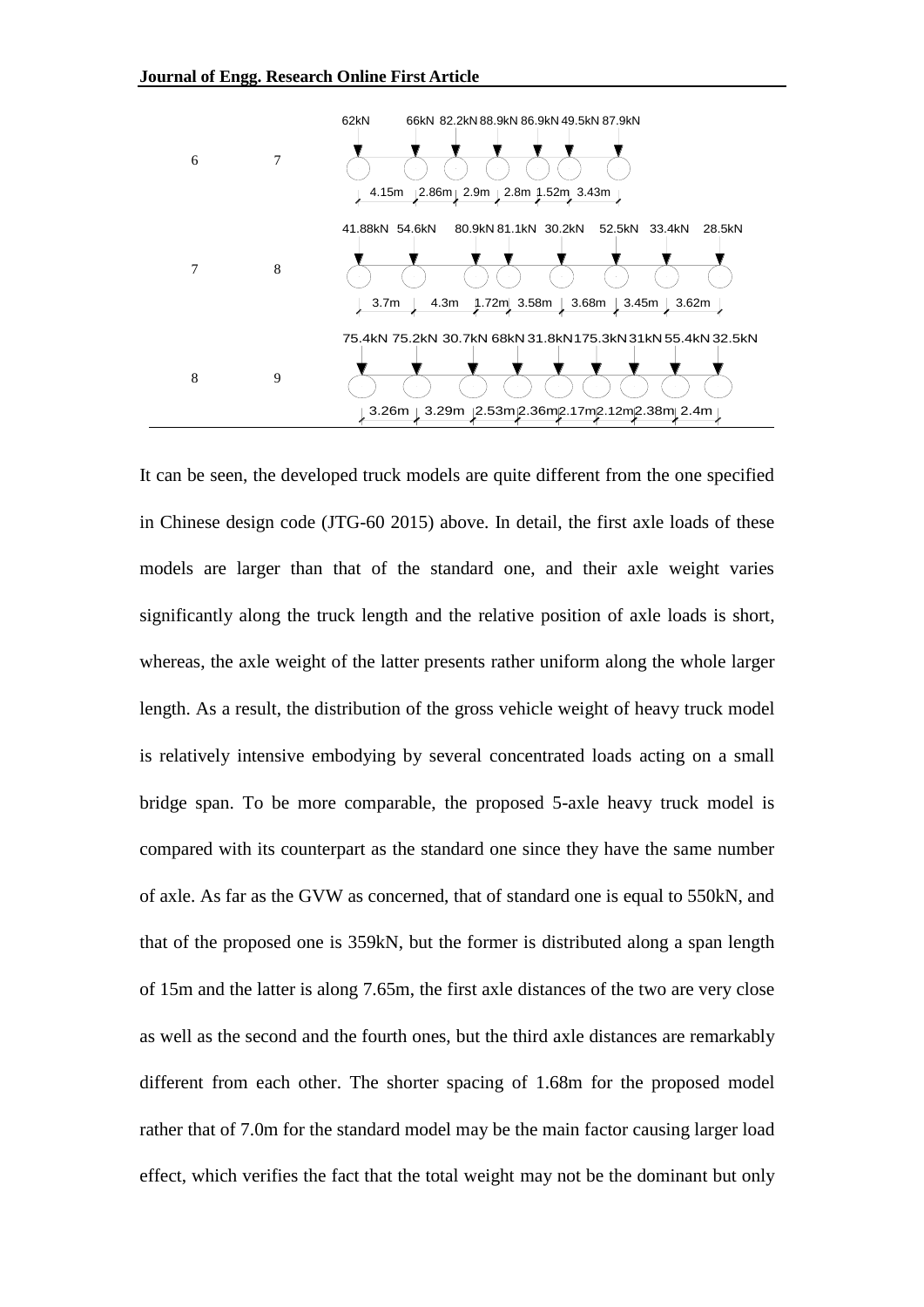relevant factor in producing severe load effects on bridges and the loading configuration is more important.

# **THEN RESPONSE OF BRIDGE UNDER HEAVY TRAFFIC**

 To understand how the heavy traffic would affect bridge structure when moving on it, 20 loading cases are studied in this section to simulate real traffic scenarios including single lane loaded, two adjacent lanes and all three lanes loaded by heavy trucks running simultaneously, hereafter, they are referred as level-I, level-II and level-III respectively.

#### **Bridge Model**

Considering the fact that heavy traffic load would significantly influence the behaviors of small- to medium-span bridges (Yuan et al. 2017), moreover, the simply supported bridge type of pre-stressed concrete T-beam (PTC) are mostly adopted in the construction of small- to medium-span bridges, an actual PTC bridge with a span length of 20m is selected to develop finite element model. The cross section is shown in Fig.8. It consists of 7 girders with a height of 1.5m and the width is 15.5m with 3 traffic lanes, according with the recorded WIM data having three lanes available. Its finite element model is shown in Fig.9.



**Figure 8** Cross section of the PTC bridge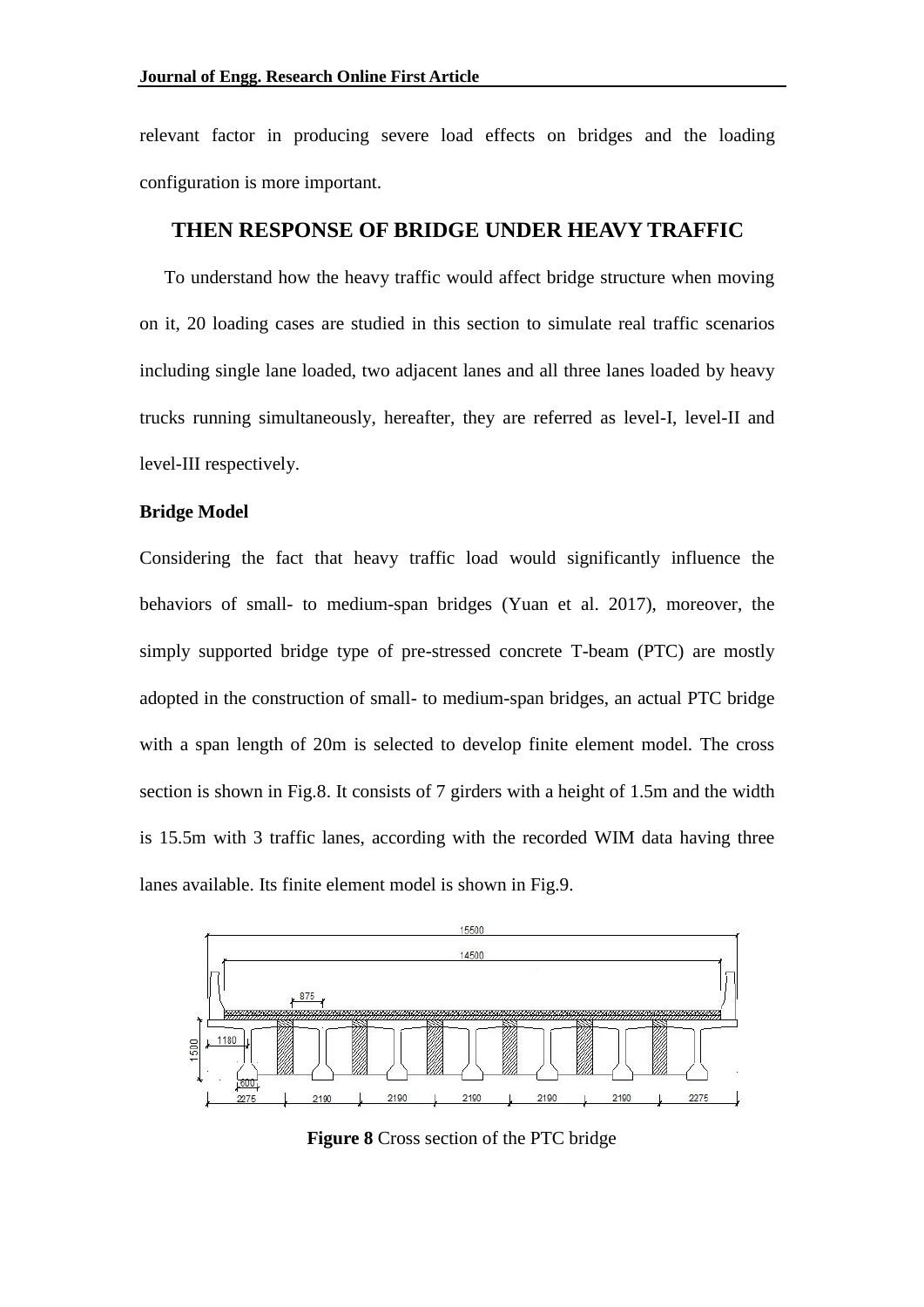

**Figure 9** The finite element model of the PTC bridge **Loading method**

To make the traffic simulation closer to the real scenarios, the aforementioned three loading levels are carried out, meanwhile, to obtain the severest load effects under the strength limit state, the proposed heavy truck model applied for loading are firstly selected based on the fact that axle weight limitation is also regulated by the department of transportation in many countries, specifically, a weight limitation of 140kN is set for any single axle load in China. Combining with the axle loads of the proposed heavy truck models, these models with axle weight above 100kN are selected, where 2- , 3- , 4- and 9-axle truck models are satisfied and their possible combinations are 3-axle+2-axle or 2-axle+2-axle or 4-axle+2-axle, travelling back-to-back on the same lane due to the span limit. Then, the bending moment and shear induced by the selected models as well as their combinations are calculated, the severest 5 conditions of 4-axle, 9-axle, 3-axle+2-axle, 2-axle+2-axle and 4-axle+2-axle are applied to bridges for multiple loading levels. All details of 20 loading cases are listed in table 3.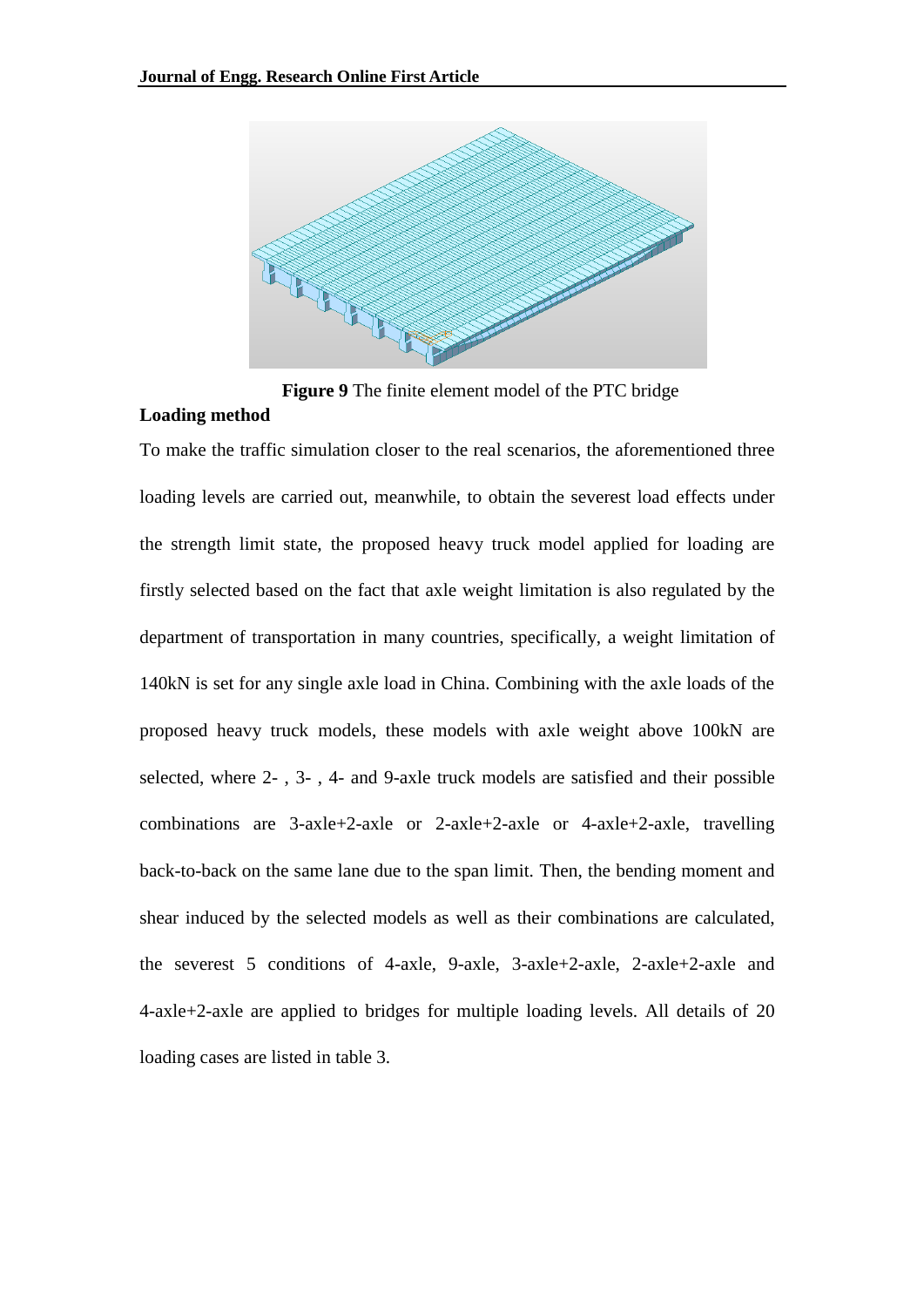|                                 |                                 | <b>Combinations of</b>   |                          |                          |                |                        | <b>Combinations of</b>   |                        |                      |
|---------------------------------|---------------------------------|--------------------------|--------------------------|--------------------------|----------------|------------------------|--------------------------|------------------------|----------------------|
|                                 |                                 | trucks                   |                          |                          |                |                        | trucks                   |                        |                      |
| Loading                         | Loading                         | $(-axle)$                |                          |                          | Loading        | Loading                | $(-axle)$                |                        |                      |
| case                            | Level                           | Lane<br>$\mathbf{1}$     | Lane<br>$\boldsymbol{2}$ | Lane<br>$\mathbf{3}$     | case           | Level                  | Lane<br>$\mathbf{1}$     | Lane<br>$\overline{2}$ | Lane<br>$\mathbf{3}$ |
|                                 | $\bf I$                         | and a                    | $\overline{4}$           |                          |                | $\bf I$                | $\equiv$                 | $2 + 2$                |                      |
| $\bigcirc$                      | $\rm II$                        | $\overline{4}$           | $\overline{4}$           |                          | $\circled{1}$  | $\rm II$               | $3 + 2$                  | $2 + 2$                |                      |
|                                 | $\rm III$                       | $\overline{4}$           | $\overline{4}$           | 4                        |                | $\rm III$              | $3 + 2$                  | $2 + 2$                | $3 + 2$              |
|                                 | $\mathbf I$                     | $\overline{\phantom{0}}$ | 9                        | $\overline{\phantom{0}}$ |                | $\bf{I}$               |                          | $2 + 2$                |                      |
| $\circled{2}$                   | $\mathop{\mathrm{II}}$          | 9                        | 9                        | $\overline{\phantom{a}}$ | $\circled{12}$ | $\rm II$               | $2 + 2$                  | $2 + 2$                |                      |
|                                 | $\rm III$                       | $\overline{9}$           | 9                        | 9                        |                | $\rm III$              | $2 + 2$                  | $2 + 2$                | $3 + 2$              |
|                                 | $\bf{I}$                        | ÷.                       | $3 + 2$                  | $\overline{\phantom{0}}$ |                | $\bf{I}$               | $\frac{1}{1}$            | $2+2$                  |                      |
| $\circledS$                     | $\rm II$                        | 9                        | $3+2$                    | $\overline{\phantom{0}}$ | $\circled{13}$ | $\rm II$               | $2 + 2$                  | $2+2$                  |                      |
|                                 | $\rm III$                       | $\overline{9}$           | $3 + 2$                  | 9                        |                | $\rm III$              | $2 + 2$                  | $2 + 2$                | $2 + 2$              |
|                                 | $\mathbf I$                     | $\overline{\phantom{0}}$ | $2 + 2$                  |                          |                | $\bf{I}$               | $\overline{\phantom{0}}$ | $2 + 2$                |                      |
| $\circled{4}$                   | $\rm II$                        | 9                        | $2 + 2$                  |                          | $\circled{4}$  | $\rm II$               | $2 + 2$                  | $2 + 2$                |                      |
|                                 | $\rm III$                       | $\overline{9}$           | $2 + 2$                  | 9                        |                | $\rm III$              | $2 + 2$                  | $2 + 2$                | $4 + 2$              |
|                                 | $\bf{I}$                        |                          | $4 + 2$                  |                          |                | $\bf{I}$               | $\overline{\phantom{0}}$ | $4 + 2$                |                      |
| $\circledS$                     | $\rm II$                        | $\overline{9}$           | $4 + 2$                  | $\overline{\phantom{0}}$ | $\circled{15}$ | $\rm II$               | $3 + 2$                  | $4 + 2$                |                      |
|                                 | $\rm III$                       | $\overline{9}$           | $4 + 2$                  | 9                        |                | $\rm III$              | $3 + 2$                  | $4 + 2$                | $3 + 2$              |
|                                 | $\bf{I}$                        | $\equiv$                 | $2 + 2$                  |                          |                | $\bf{I}$               | $\overline{\phantom{0}}$ | $4 + 2$                |                      |
| $\circledcirc$                  | $\rm II$                        | $\boldsymbol{9}$         | $2 + 2$                  | $\frac{1}{2}$            | $\circledR$    | $\mathbf{I}$           | $3 + 2$                  | $4 + 2$                | $\equiv$             |
|                                 | $\rm III$                       | 9                        | $2 + 2$                  | $2 + 2$                  |                | $\rm III$              | $3 + 2$                  | $4 + 2$                | $2 + 2$              |
|                                 | $\mathbf I$                     |                          | $4 + 2$                  |                          |                | $\bf{I}$               | $\frac{1}{1}$            | $4 + 2$                |                      |
| $\circled7$                     | $\rm II$                        | $\overline{9}$           | $4 + 2$                  |                          | $\circled{1}$  | $\rm II$               | $2 + 2$                  | $4 + 2$                |                      |
|                                 | $\rm III$                       | $\overline{9}$           | $4 + 2$                  | $4 + 2$                  |                | $\rm III$              | $2 + 2$                  | $4 + 2$                | $2 + 2$              |
|                                 | $\bf I$                         |                          | $3 + 2$                  |                          |                | $\rm I$                |                          | $4 + 2$                | $\equiv$             |
| $\circledS$                     | $\rm II$                        | $3 + 2$                  | $3 + 2$                  |                          | $\circledR$    | $\mathop{\mathrm{II}}$ | $4 + 2$                  | $4 + 2$                |                      |
|                                 | $\rm III$                       | $3 + 2$                  | $3 + 2$                  | $3+2$                    |                | $\rm III$              | $4 + 2$                  | $4 + 2$                | $3 + 2$              |
|                                 | $\mathbf I$                     |                          | $3 + 2$                  |                          |                | $\bf{I}$               | $\overline{\phantom{0}}$ | $4 + 2$                |                      |
| $\circledS$                     | $\mathop{\mathrm{II}}\nolimits$ | $3 + 2$                  | $3 + 2$                  |                          | $\circled{1}$  | П                      | $4 + 2$                  | $4 + 2$                |                      |
|                                 | Ш                               | $3+2$                    | $3+2$                    | $2 + 2$                  |                | $\rm III$              | $4 + 2$                  | $4 + 2$                | $2+2$                |
|                                 | $\rm I$                         |                          | $3 + 2$                  |                          |                | $\mathbf I$            | $\frac{1}{2}$            | $4 + 2$                |                      |
| $\textcircled{\scriptsize{10}}$ | $\mathop{\mathrm{II}}$          | $3+2$                    | $3 + 2$                  |                          | 20             | П                      | $4 + 2$                  | $4 + 2$                |                      |
|                                 | Ш                               | $3 + 2$                  | $3 + 2$                  | $4 + 2$                  |                | III                    | $4 + 2$                  | $4 + 2$                | $4 + 2$              |

**Table 3** Details of loading cases

# **Response of bridge**

The bending moment, deflection and stress of the bridge structure subjected to each of these 20 loading cases with 3 levels are calculated respectively, the results and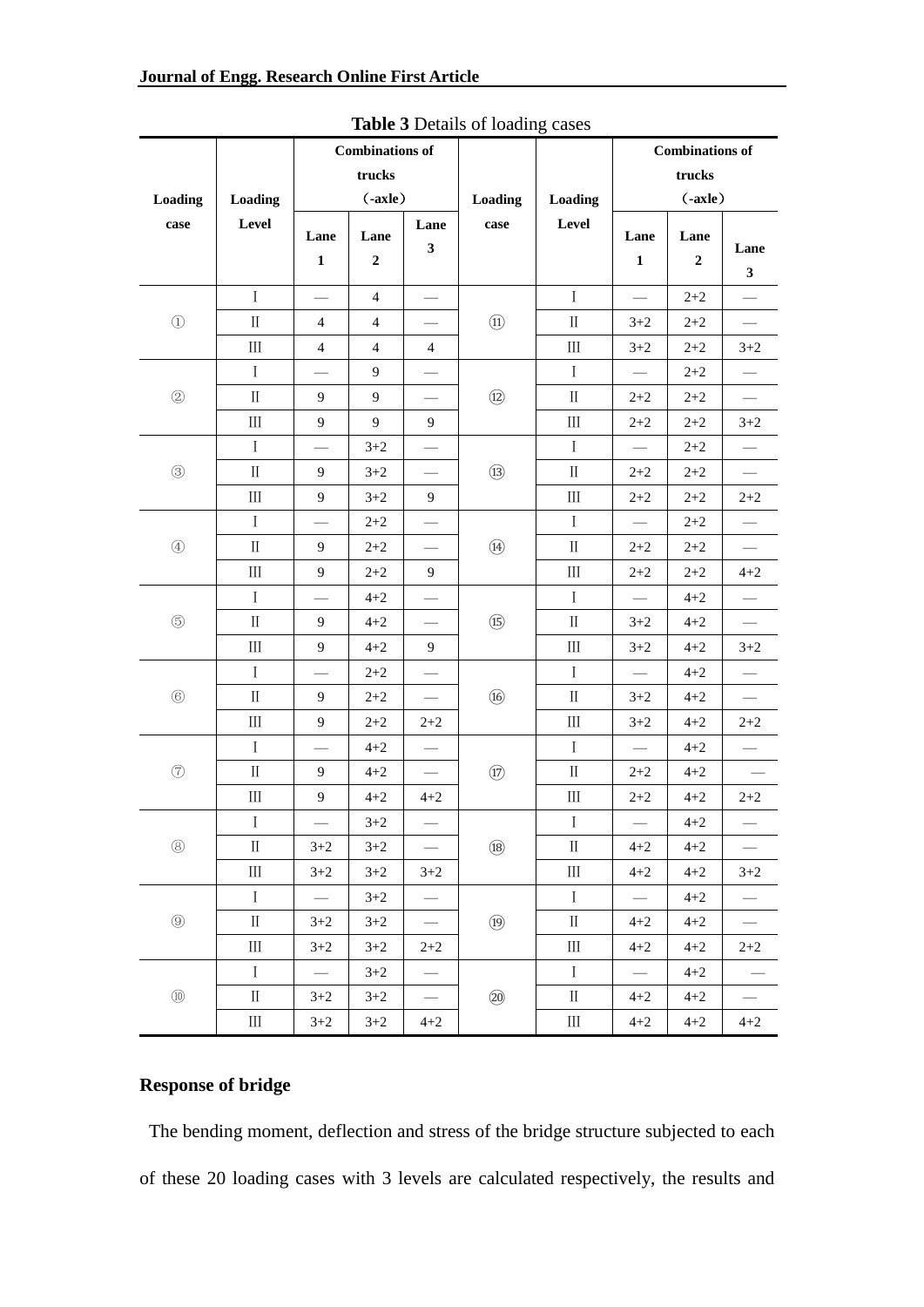their comparison with the design specification are plotted in Fig.10 to Fig.12. From which, it can be seen the maximum bending moment produced by the loading level III is 1.6 times the value of the standard truck model in Chinese specification. Note that the bending moment of level II is smaller than that of level I, and in most conditions, the former produces larger load effects due to more trucks loading on multiple lanes. In the present case, it appears to be caused by eccentric loading of a very heavy vehicle moving on a single lane. As far as the deflection and stress are concerned, the values are within the permission specified in the design code, since the stiffness of this bridge is rather large.



**Figure 10** The maximum bending moments of 7 girders in 20 loading cases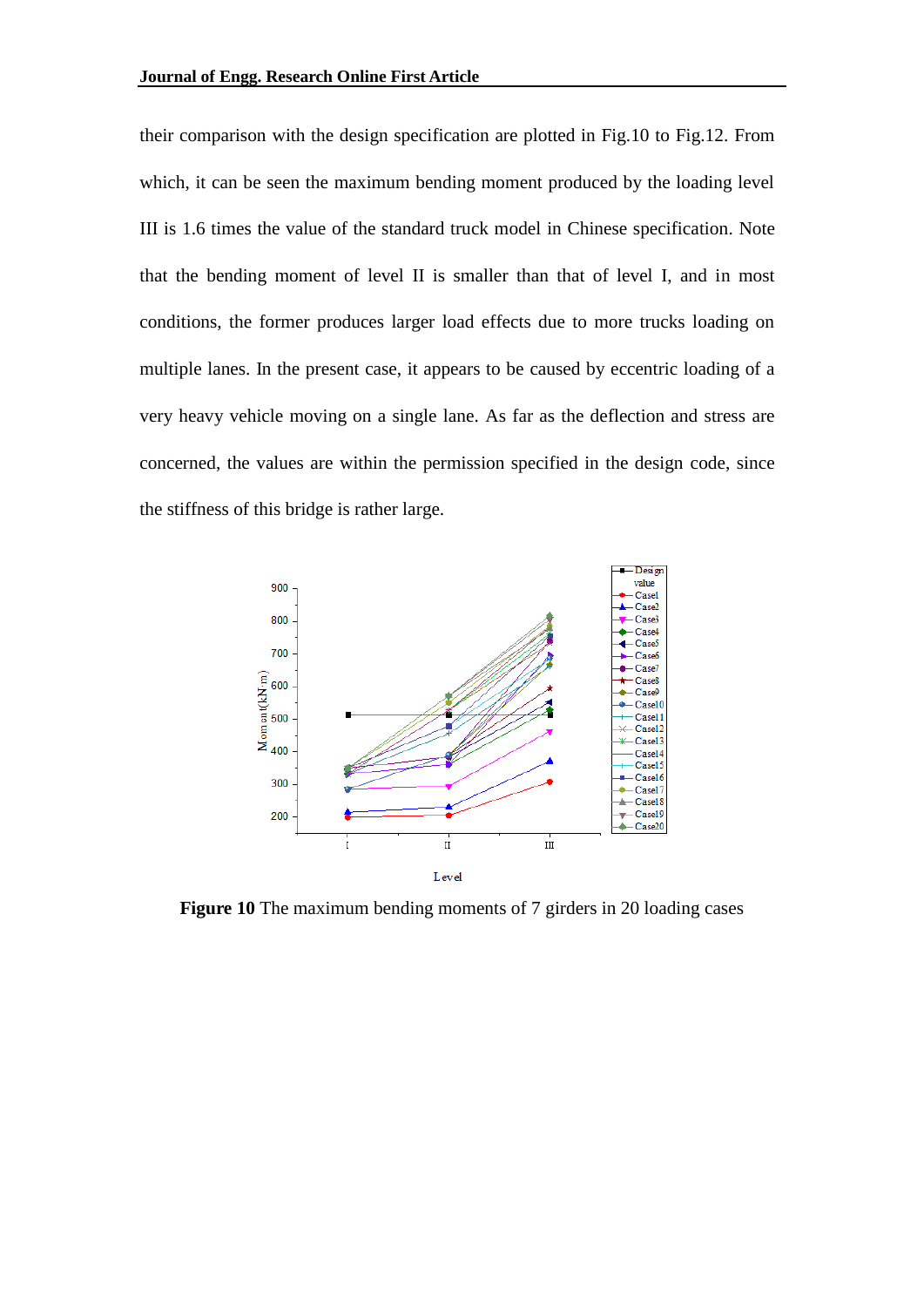

**Figure 11** The maximum deflections of 7 girders in 20 loading cases



**Figure 12** The maximum stresses of 7 girders in 20 loading cases

#### **CONCLUSION**

 In this paper, the definition of heavy truck based on the severest of load effect is firstly proposed, and then the characteristics of heavy traffic are studied using WIM data from 6 heavy sites in China, furthermore, heavy truck models are developed and their impacts on the small- to medium- span bridge are researched. The following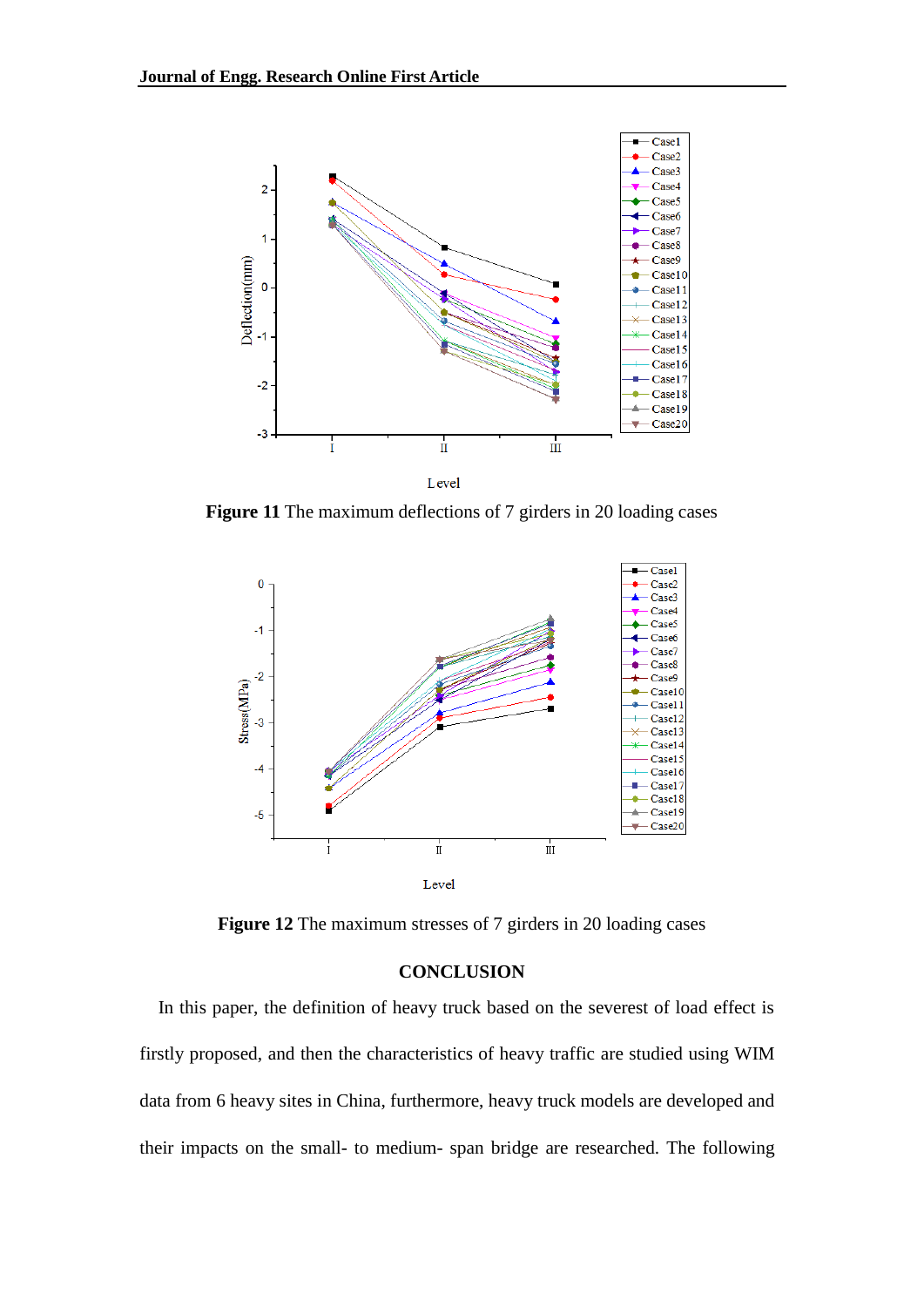conclusions are drawn from this study.

1. The characteristics of the heavy trucks are significantly different from those of normal trucks for gross vehicle weight, speed, axle load and axle spacing, and 5-axle trucks are the dominant group representing typical industrial semi-trailer or trailer appearing on the bridges concerned.

2. Compared with the specified standard truck model, the proposed heavy truck models have shorter axle spacing and their axle weight varies significantly along the truck length; thus, the distribution of the gross vehicle weight is relatively intensive embodying by several concentrated loads acting on a small bridge span.

3. According to the 20 loading cases, the maximum bending moment induced by the loading level III is 1.6 times the value of the standard truck model, which may affect the loading capacity and safety of the bridge, on the other hand, the eccentric loading of a very heavy vehicle moving on a single lane has obviously impact on the bridge.

#### **ACKNOWLEDGMENTS**

This research was financially supported by the National Science Foundation of China (Grant No. 51708069) and the Natural Science Foundation of CQ (cstcstc2018jcyjA2535).

#### **REFERENCES**

- **Asantey, S.B.A., and Bartlett, F.M. 2005**. Impact of posted load limits on highway bridge reliability. Journal of Bridge Engineering, 10(3):321-330.
- **Biezma, M.V. and Schanack, F. 2007.** Collapse of steel bridges. Journal of Performance of Constructed Facilities, 21(5):398-405.
- **Cohen, H., Fu, G.K., Dekelbab, W., et al. 2003**. Predicting truck load spectra under weight limit changes and its application to steel bridge fatigue assessment. Journal of Bridge Engineering, 8(5):312-322.
- **China Department of Transportation. 2015**. General code for design of highway bridges and culverts. JTG D60-2015, Beijing.